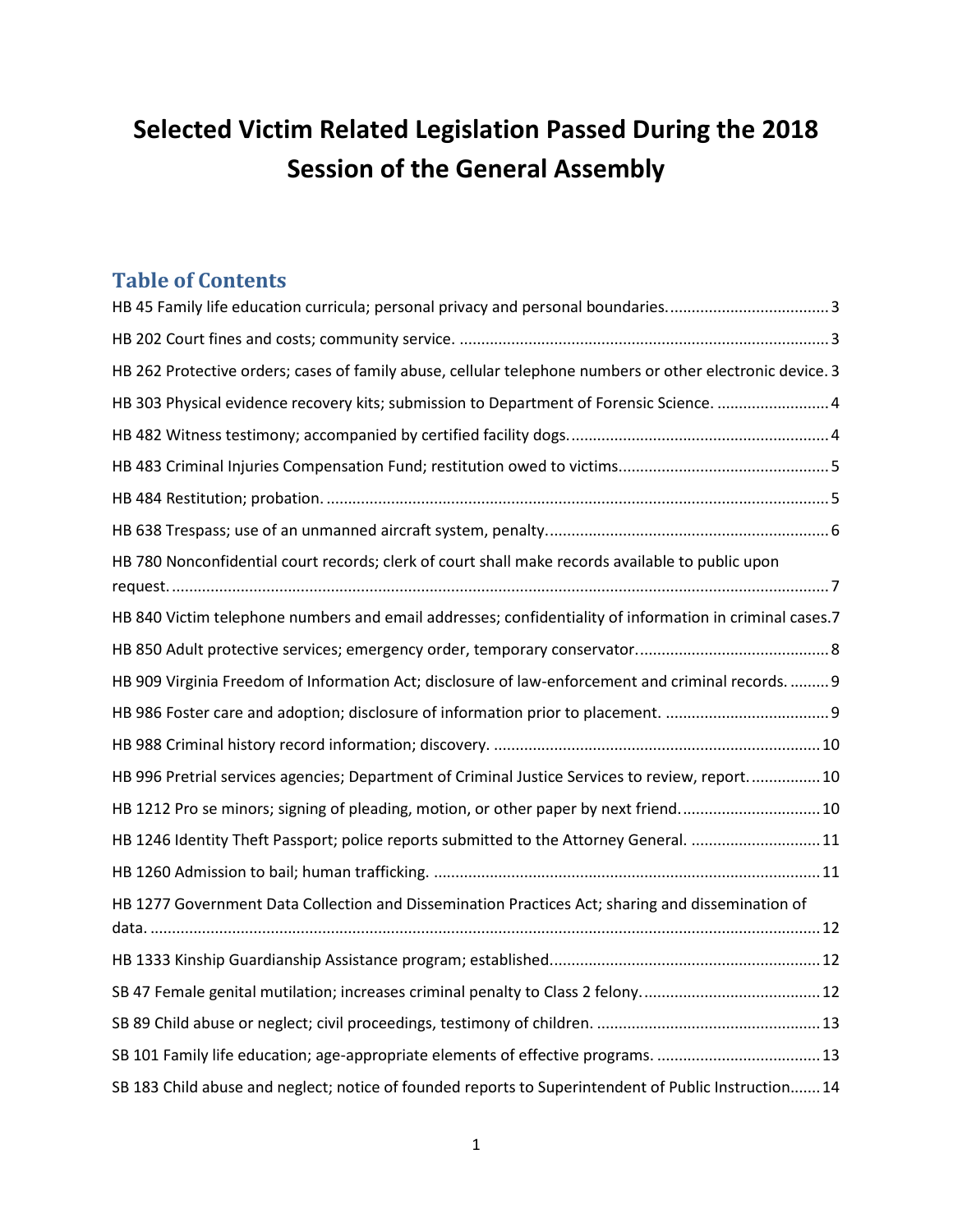| SB 184 Child abuse and neglect; founded reports regarding former school employees. 14                    |  |
|----------------------------------------------------------------------------------------------------------|--|
|                                                                                                          |  |
| SB 426 Victims of domestic violence; clerk of court shall make certain information available to          |  |
|                                                                                                          |  |
| SB 670 Mental health awareness; training for firefighters and emergency medical services personnel. . 16 |  |
|                                                                                                          |  |
|                                                                                                          |  |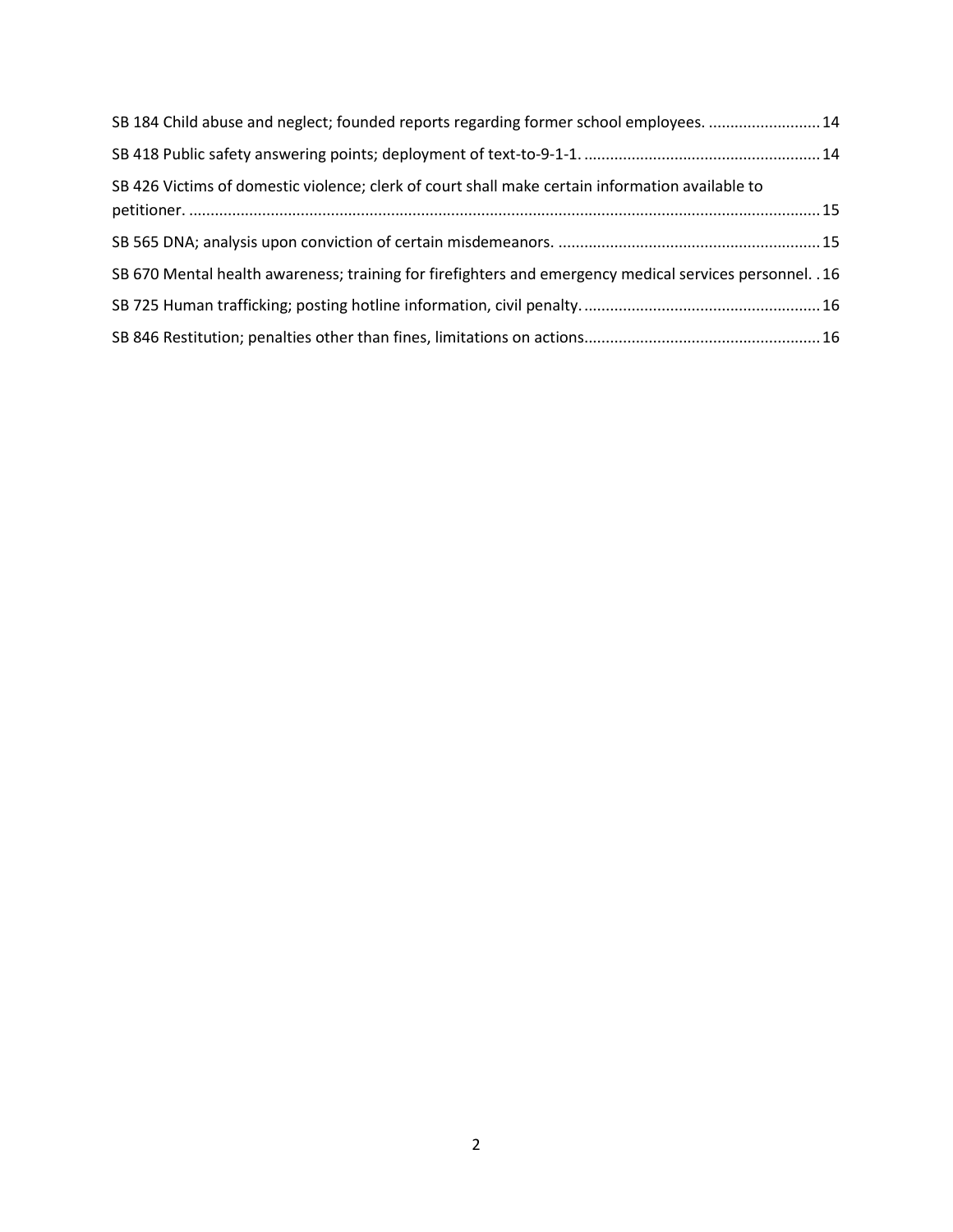## <span id="page-2-0"></span>**[HB 45](http://lis.virginia.gov/cgi-bin/legp604.exe?181+sum+HB45) Family life education curricula; personal privacy and personal boundaries.**

*Chief patron:* Filler-Corn

Amends and reenacts § 22.1-207.1:1.

*Summary as passed House:*

Requires any family life education curriculum offered in any elementary school, middle school, or high school to incorporate age-appropriate elements of effective and evidence-based programs on the importance of the personal privacy and personal boundaries of other individuals and tools for a student to use to ensure that he respects the personal privacy and personal boundaries of other individuals.

### <span id="page-2-1"></span>**[HB 202](http://lis.virginia.gov/cgi-bin/legp604.exe?181+sum+HB202) Court fines and costs; community service.**

*Chief patron:* Mullin

Amends and reenacts § 19.2-354

### *Summary as introduced:*

Requires a court assessing fines and costs against a person for conviction of a crime to inform such person of the availability of earning credit toward discharge of the fine or costs through the performance of community service and provide such person with written notice of terms and conditions of the community service program.

## <span id="page-2-2"></span>**[HB 262](http://lis.virginia.gov/cgi-bin/legp604.exe?181+sum+HB262) Protective orders; cases of family abuse, cellular telephone numbers or other electronic device.**

*Chief patron:* Miyares

Amends and reenacts §§ 16.1-253.1 and 16.1-279.1

*Summary as passed House:*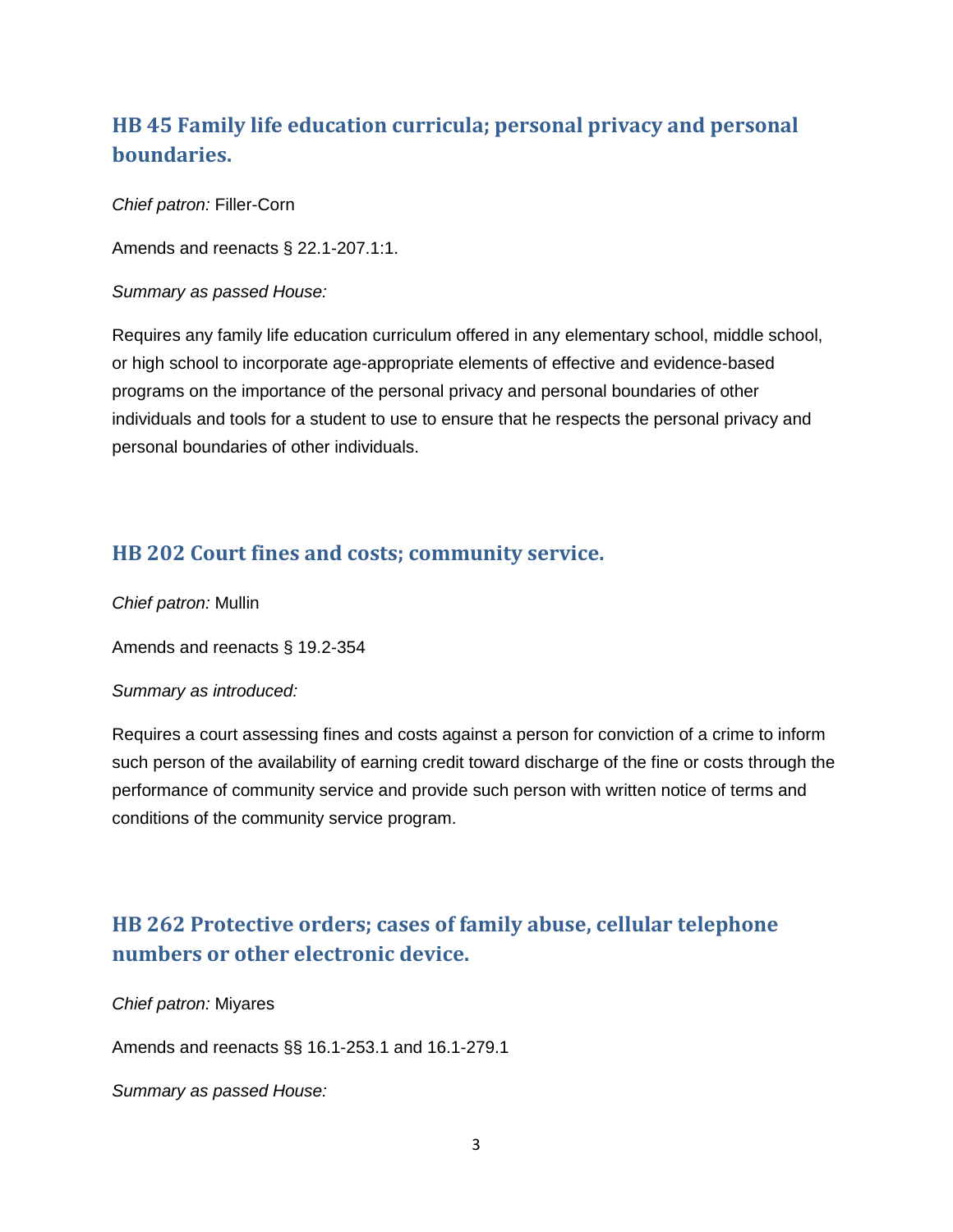Provides that as a condition to be imposed by the court on the respondent, a petitioner with a protective order issued in a case that alleges family abuse and, where appropriate, any other family or household member may be granted exclusive use and possession of a cellular telephone number or electronic device. The bill further provides that a respondent may be enjoined from terminating a cellular telephone number or electronic device before the expiration of the contract term with a third-party provider. The bill provides that the court may enjoin the respondent from using a cellular telephone or electronic device to locate the petitioner.

### <span id="page-3-0"></span>**[HB 303](http://lis.virginia.gov/cgi-bin/legp604.exe?181+sum+HB303) Physical evidence recovery kits; submission to Department of Forensic Science.**

### *Chief patron:* Watts

Amends and reenacts § 19.2-11.8

#### *Summary as introduced:*

Adds as an exception to the requirement that a law-enforcement agency that receives a physical evidence recovery kit submit such kit to the Department for Forensic Science for analysis within 60 days of receipt the circumstance of another law-enforcement agency having taken over responsibility for the investigation related to such kit.

### <span id="page-3-1"></span>**[HB 482](http://lis.virginia.gov/cgi-bin/legp604.exe?181+sum+HB482) Witness testimony; accompanied by certified facility dogs.**

*Chief patron:* Bell, Robert B.

Amends the Code of Virginia by adding 18.2-67.9:1

#### *Summary as passed:*

Provides that in any criminal proceeding the attorney for the Commonwealth or the defendant may request and the court may enter an order authorizing the use of a certified facility dog to aid a testifying witness, provided that the use of a certified facility dog will aid the witness in providing testimony and the presence and use of the certified facility dog will not interfere with or distract from the testimony or proceedings. The bill provides that the court may make any orders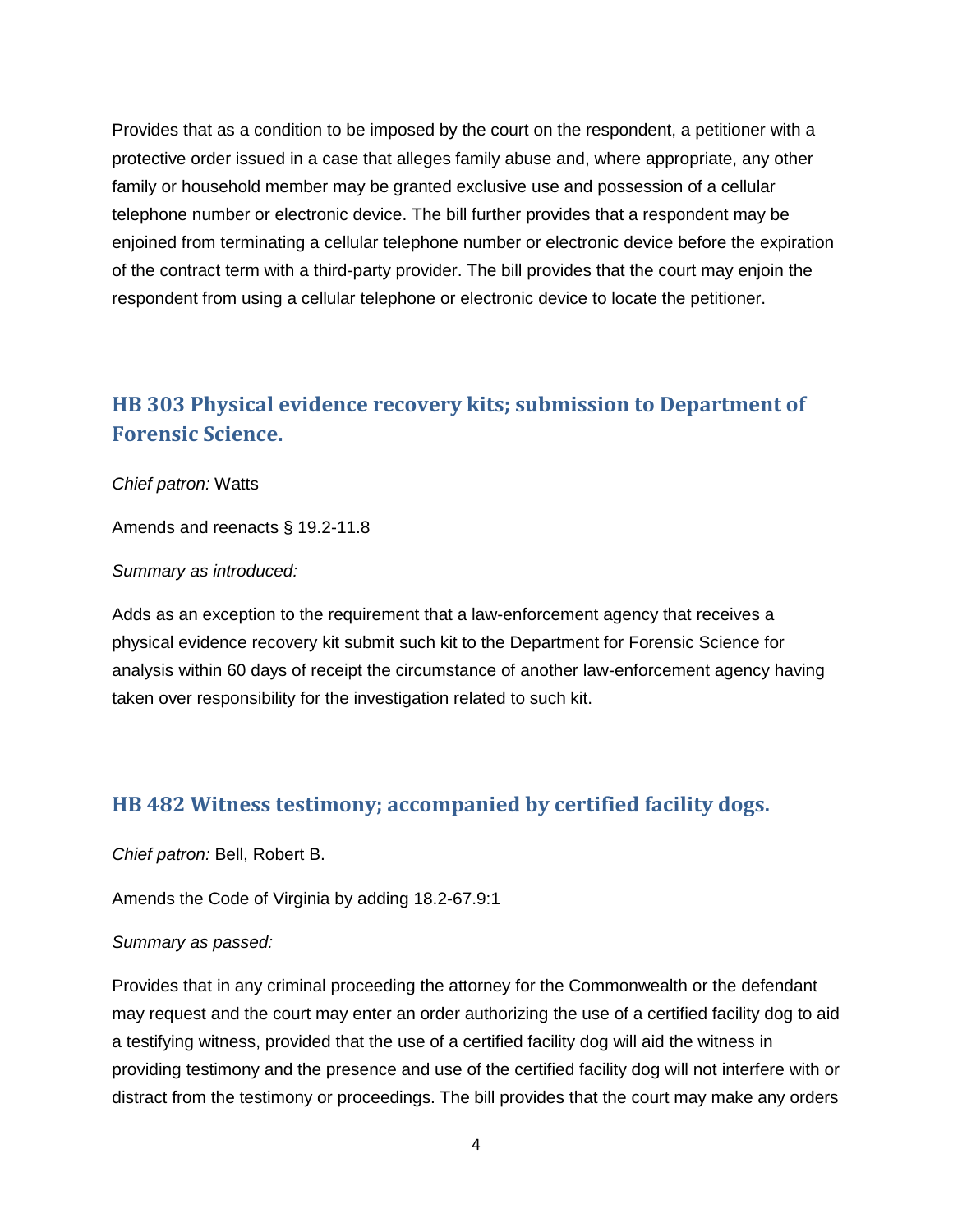necessary to preserve the fairness of the proceeding, including imposing restrictions on and instructing the jury regarding the presence of the certified facility dog. The bill defines "certified facility dog" as a dog that (i) has completed training and been certified by a program accredited by Assistance Dogs International or another organization whose main purpose is to improve training, placement, and utilization of assistance dogs and (ii) is accompanied by a duly trained handler. (See also SB420; McDougle).

## <span id="page-4-0"></span>**[HB 483](http://lis.virginia.gov/cgi-bin/legp604.exe?181+sum+HB483) Criminal Injuries Compensation Fund; restitution owed to victims.**

*Chief patron:* Bell, Robert B.

Amends and reenacts §§ 19.2-305.1, 19.2-349, and 19.2-368.3.

#### *Summary as passed :*

Adds to the duties of the Workers' Compensation Commission (the Commission) in its role as administrator of the Criminal Injuries Compensation Fund (Fund) the obligation to (i) identify and locate victims for whom restitution owed to such victims has been deposited into the Fund and (ii) collect and disburse such unclaimed restitution to such victims. The bill directs the Commission to include in its annual report information on all unclaimed restitution that it disburses. The bill provides that clerks shall deposit into the Fund by November 1 of each year restitution collected for victims who can no longer be identified or located, or state that there is no such restitution to be deposited. The bill requires that clerks record the receipt of restitution payments in the automated information system operated by the Supreme Court of Virginia or a system established and maintained by a circuit court. The bill also provides that the restitution form used by the court shall include the victim's contact information, including address, telephone number, and email address. (See also SB562; Obenshain).

### <span id="page-4-1"></span>**[HB 484](http://lis.virginia.gov/cgi-bin/legp604.exe?181+sum+HB484) Restitution; probation.**

*Chief patron:* Bell, Robert B.

Amends and reenacts §§ 9.1-176.1, 19.2-305.1, 19.2-358, 19.2-368.15, and 53.1-145.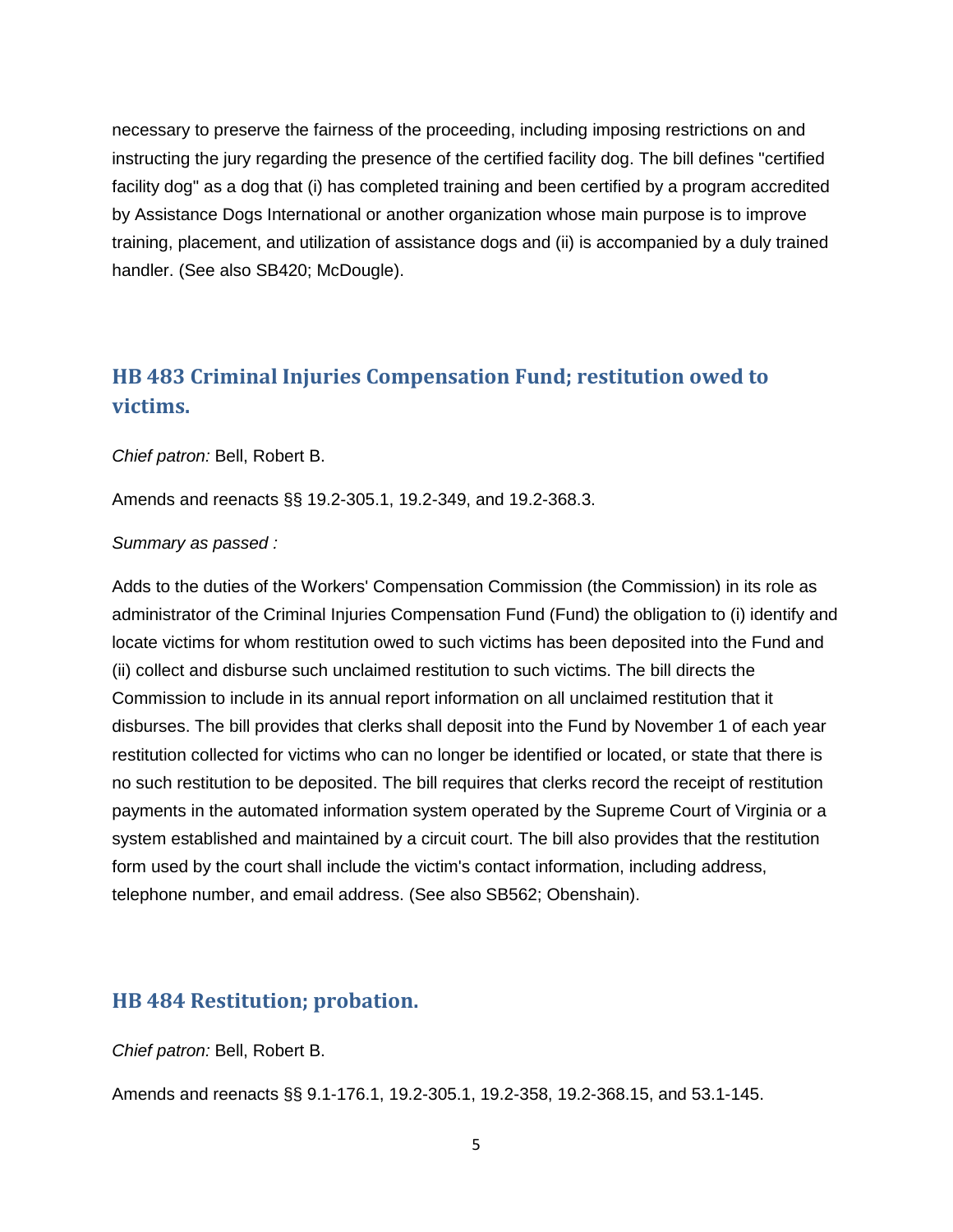#### *Summary as passed:*

Establishes procedures to be used by courts to monitor the payment of restitution by defendants. The bill requires that a probation agency ordered to monitor the restitution payments of a defendant placed on supervised probation notify the court and the attorney for the Commonwealth of the amount of unsatisfied restitution (i) 60 days prior to the defendant's release from supervision or (ii) if the agency requests that the defendant be released from supervision, at the time the agency submits its request for the defendant's release. The bill requires that the court conduct a hearing prior to the defendant's release from supervision to review the defendant's compliance with the restitution order. The bill also requires that in the case of a defendant who was not placed on supervised probation, the court must schedule a hearing within two years of the date of the restitution order or release from incarceration to review the defendant's compliance with the restitution order. The bill requires that the court continue to conduct hearings to monitor a defendant's compliance with the restitution order for a period of 10 years from the date of the first review hearing or the period of probation, whichever is longer. The bill provides that a court may discontinue hearings to review a defendant's compliance with the restitution order if the court determines that the defendant is unable to pay and will remain unable to pay restitution for the duration of the review period. The bill also sets forth the remedies available to the court, including contempt, in the case of a defendant who fails to comply with a restitution order. This bill is identical to SB 994 (Obenshain).

### <span id="page-5-0"></span>**[HB 638](http://lis.virginia.gov/cgi-bin/legp604.exe?181+sum+HB638) Trespass; use of an unmanned aircraft system, penalty.**

### *Chief patron:* Collins

Amends and reenacts § 15.2-926.3; adds 18.2-121.3 and 2-324.2; repeals the second enactment of Chapter 451 of the Acts of Assembly of 2016, relating to trespass.

### *Summary as enacted with Governor's Recommendations:*

Provides that any person who knowingly and intentionally causes an unmanned aircraft system to enter the property of another and come within 50 feet of a dwelling house (i) to coerce, intimidate, or harass another person or (ii) after having been given notice to desist, for any other reason, is guilty of a Class 1 misdemeanor. The bill also provides that any person who is required to register with the Sex Offender and Crimes Against Minors Registry who uses or operates an unmanned aircraft system to knowingly and intentionally (a) follow or contact another person without such person's permission or (b) capture images of another person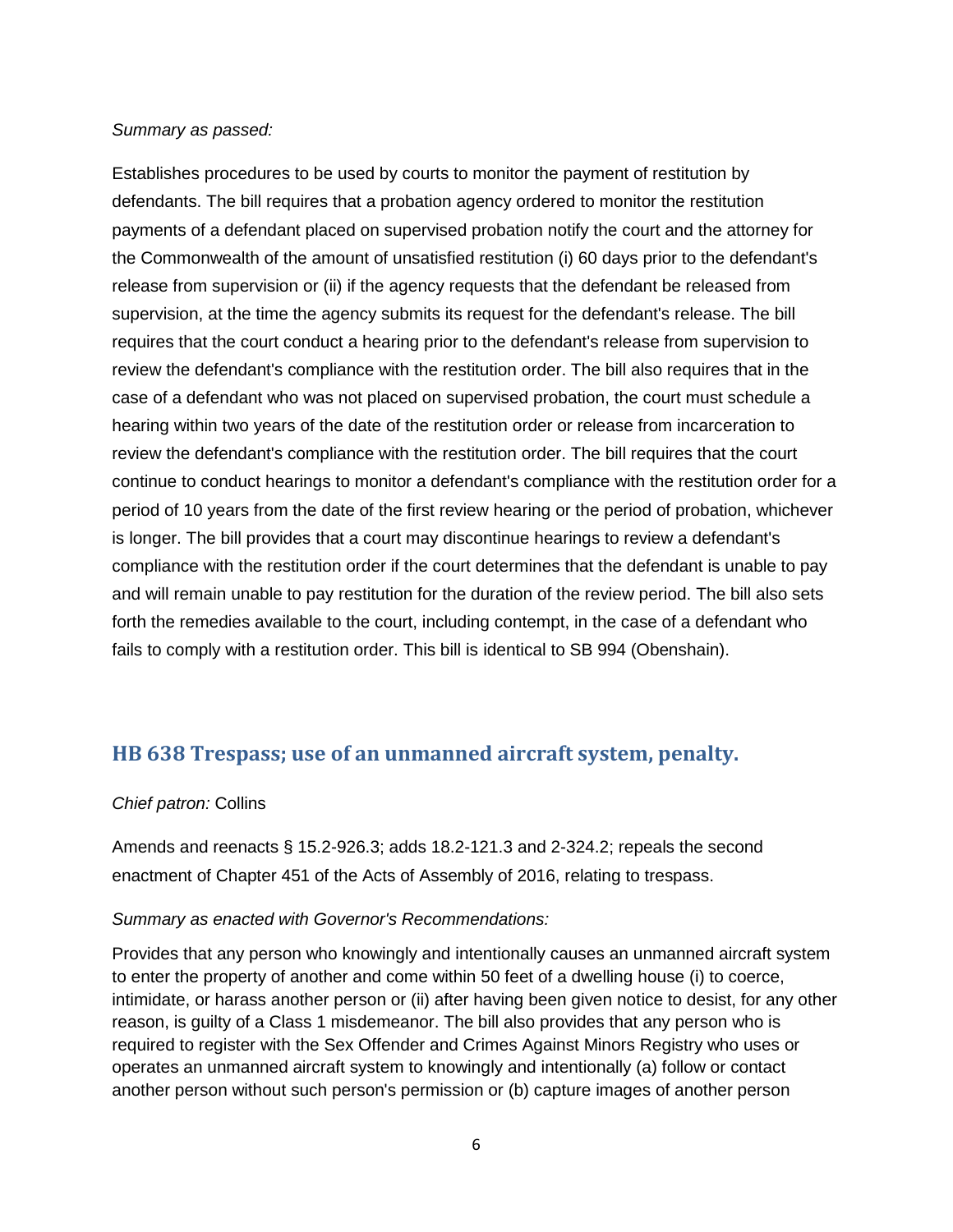without such person's permission when such images render the person recognizable is guilty of a Class 1 misdemeanor. Additionally, any respondent of a permanent protective order who uses or operates an unmanned aircraft system to knowingly and intentionally follow, contact, or capture images of any individual named in the protective order is guilty of a Class 1 misdemeanor. The bill also repeals the expiration of the prohibition on local regulation of privately owned, unmanned aircraft systems, clarifies the scope of such prohibition, and clarifies that such prohibition extends to all political subdivisions and not only to localities. The bill requires the Secretary of Commerce and Trade, in consultation with the Virginia Economic Development Partnership, to submit a report to the Governor and General Assembly no later than November 1, 2019, on the impact of this act on unmanned aircraft research, innovation, and economic development in Virginia. This bill is identical to SB 526.

## <span id="page-6-0"></span>**[HB 780](http://lis.virginia.gov/cgi-bin/legp604.exe?181+sum+HB780) Nonconfidential court records; clerk of court shall make records available to public upon request.**

### *Chief patron:* Habeeb

Amends and reenacts §§ 2.2-3703, 17.1-208, and 17.1-292; adds 16.1-69.54:1 and 17.1-293.1.

#### *Summary as passed House:*

Provides that a clerk of court or the Executive Secretary of the Supreme Court shall make nonconfidential court records or reports of aggregated, nonconfidential case data available to the public upon request. The bill specifies that such records or reports shall be provided no later than 30 days after the request. The bill further provides that the clerk may charge a fee for responding to such request that shall not exceed the actual cost incurred in accessing, duplicating, reviewing, supplying, or searching for the requested records. Finally, the bill requires the Executive Secretary of the Supreme Court to make available to the public an online case information system of nonconfidential information for criminal cases by July 1, 2019. This bill is identical to SB 564 (Obenshain).

## <span id="page-6-1"></span>**[HB 840](http://lis.virginia.gov/cgi-bin/legp604.exe?181+sum+HB840) Victim telephone numbers and email addresses; confidentiality of information in criminal cases.**

*Chief patron:* Bell, Robert B.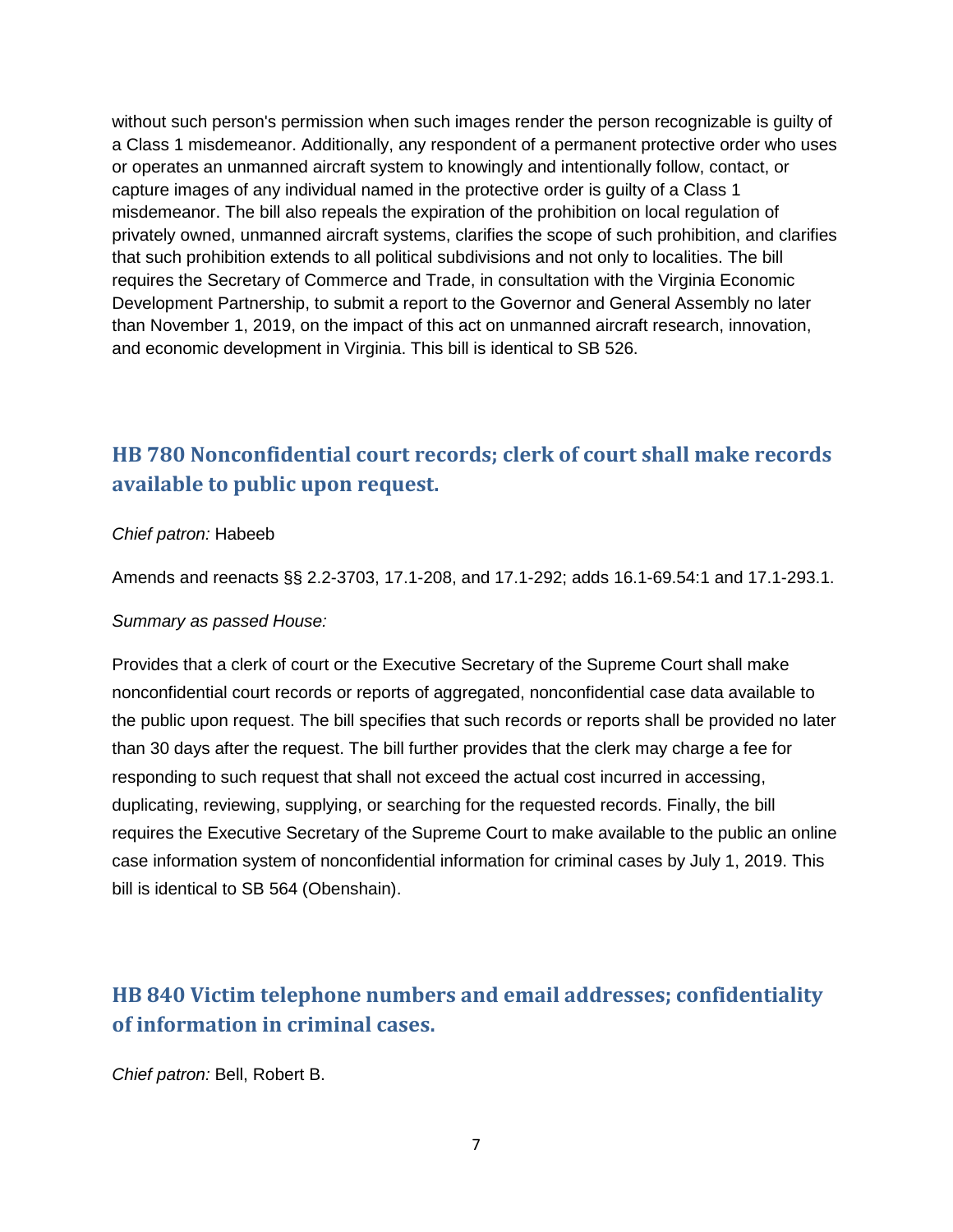Amends and reenacts §§ 19.2-11.01, 19.2-11.2, and 19.2-269.2.

### *Summary as introduced:*

Provides that upon request of a crime victim or a witness in a criminal prosecution of a violent felony, law enforcement, the attorney for the Commonwealth, counsel for a defendant, and the Department of Corrections are prohibited from disclosing any telephone number or email address of such victim or witness except to the extent that such disclosure is required by law, necessary for law-enforcement purposes, or permitted by the court. The bill also provides that during any criminal proceeding, upon motion of the defendant or the attorney for the Commonwealth, a judge may prohibit testimony as to any telephone number or email address of a victim or witness if the judge determines that this information is not material under the circumstances of the case. This bill is a recommendation of the Virginia State Crime Commission. This bill is identical to SB 457 (Howell).

## <span id="page-7-0"></span>**[HB 850](http://lis.virginia.gov/cgi-bin/legp604.exe?181+sum+HB850) Adult protective services; emergency order, temporary conservator.**

### *Chief patron:* Peace

Amends and reenacts § 63.2-1609.

### *Summary as passed House:*

Requires courts issuing an emergency order for adult protective services to (i) appoint, when applicable, a temporary conservator with responsibility and authority limited to managing the adult's estate and financial affairs related to the approved adult protective services until the expiration of the order and (ii) set the bond of the temporary guardian and the bond and surety, if any, of the temporary conservator. The bill allows the temporary conservator to petition the court to have the emergency order set aside or modified upon a substantial change in circumstances and requires the temporary conservator to submit to the court a report describing any services provided to the adult. This bill is identical to SB 543 (Mason).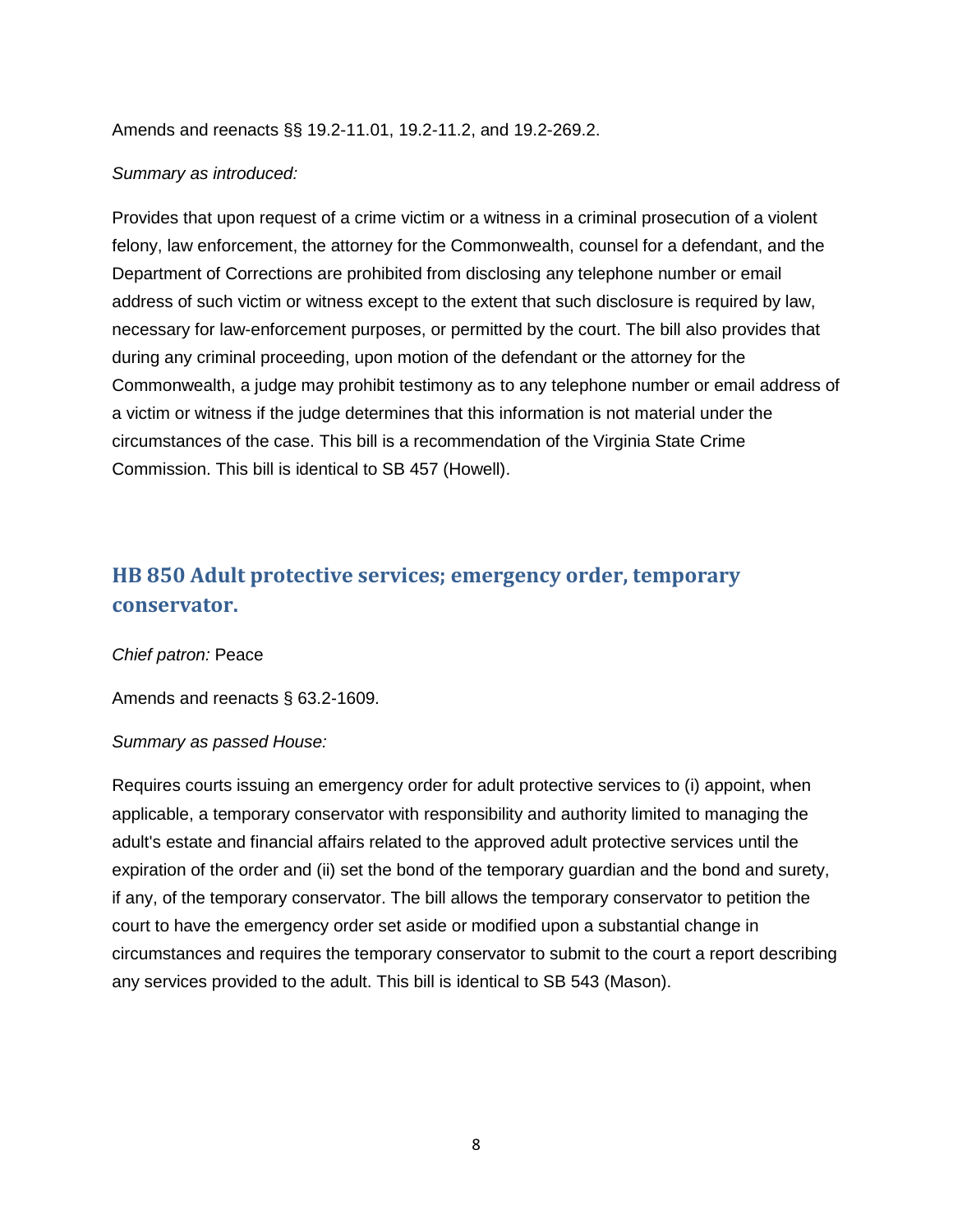## <span id="page-8-0"></span>**[HB 909](http://lis.virginia.gov/cgi-bin/legp604.exe?181+sum+HB909) Virginia Freedom of Information Act; disclosure of lawenforcement and criminal records.**

#### *Chief patron:* Robinson

Amends and reenacts §§ 2.2-3706, 2.2-3711, and 15.2-1713.1.

#### *Summary as introduced:*

Clarifies that the discretionary exemptions contained in the Freedom of Information Act pertaining to law-enforcement and criminal records may be used by any public body. Current law only permits such exemptions to be used by public bodies engaged in criminal lawenforcement activities. The bill also restricts the application of the discretionary exemption for those portions of noncriminal incident or other noncriminal investigative reports or materials that contain identifying information of a personal, medical, or financial nature, the release of which would jeopardize the safety or privacy of any person, to only those portions of noncriminal incident or other noncriminal investigative reports or materials that are in the possession of public bodies (i) engaged in emergency medical services, (ii) engaged in fire protection services, (iii) engaged in criminal law-enforcement activities, or (iv) engaged in processing calls for service or other communications to an emergency 911 system or any other equivalent reporting system. This bill is a recommendation of the Freedom of Information Advisory Council.

## <span id="page-8-1"></span>**HB 986 Foster care and adoption; disclosure of information prior to placement.**

#### *Chief patron:*Gilbert

Amends and reenacts §§ 63.2-900 and 63.2-1208.

### *Summary as passed House:*

Requires local boards of social services, prior to placement, to provide to the foster home or residential facility all known information, including whether the child has been the perpetrator of sexual abuse. The bill also requires that the background information provided to the prospective adoptive parents by a child placing agency or local department of social services include all known information regarding whether the child has been the perpetrator of sexual abuse.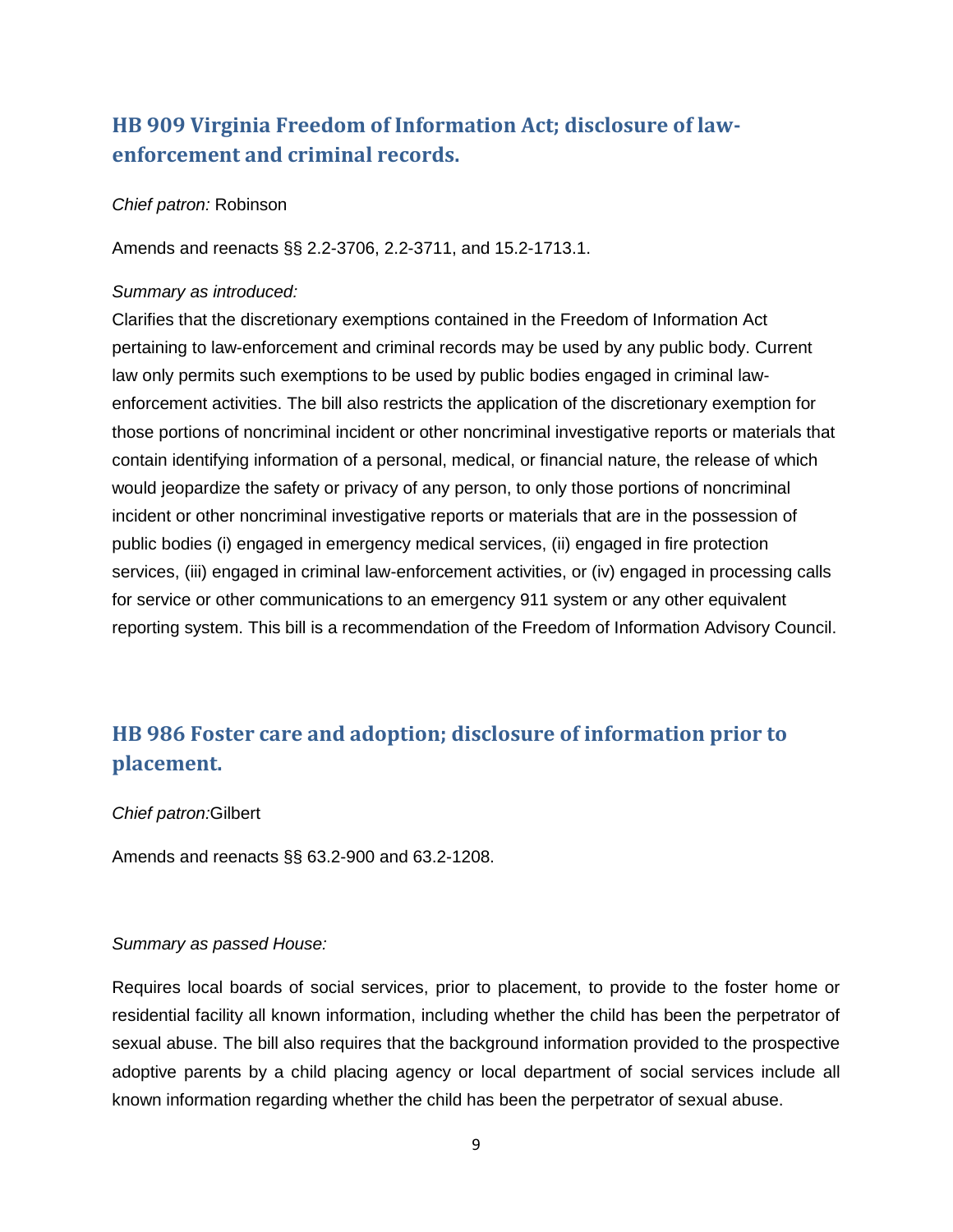### <span id="page-9-0"></span>**[HB 988](http://lis.virginia.gov/cgi-bin/legp604.exe?181+sum+HB988) Criminal history record information; discovery.**

*Chief patron:* Gilbert

Amends and reenacts § 19.2-389.

### *Summary as passed:*

Provides that laws precluding dissemination of a person's criminal history record information do not preclude dissemination made pursuant to the rules of court for obtaining discovery or for review by the court.

## <span id="page-9-1"></span>**[HB 996](http://lis.virginia.gov/cgi-bin/legp604.exe?181+sum+HB996) Pretrial services agencies; Department of Criminal Justice Services to review, report.**

*Chief patron:* Gilbert

Amends and reenacts § 19.2-152.7.

### *Summary as introduced:*

Requires the Department of Criminal Justice Services (Department) to annually review each pretrial services agency to determine compliance with its biennial plan and operating standards. Current law requires the Department to review each pretrial services agency periodically. The bill also requires the Department to report annually to the Governor and the General Assembly on the performance of each pretrial services agency. This bill is a recommendation of the Virginia State Crime Commission. This bill is identical to SB 783 (Peake).

## <span id="page-9-2"></span>**[HB 1212](http://lis.virginia.gov/cgi-bin/legp604.exe?181+sum+HB1212) Pro se minors; signing of pleading, motion, or other paper by next friend.**

*Chief patron:* Cline

Amends and reenacts § 8.01-271.1.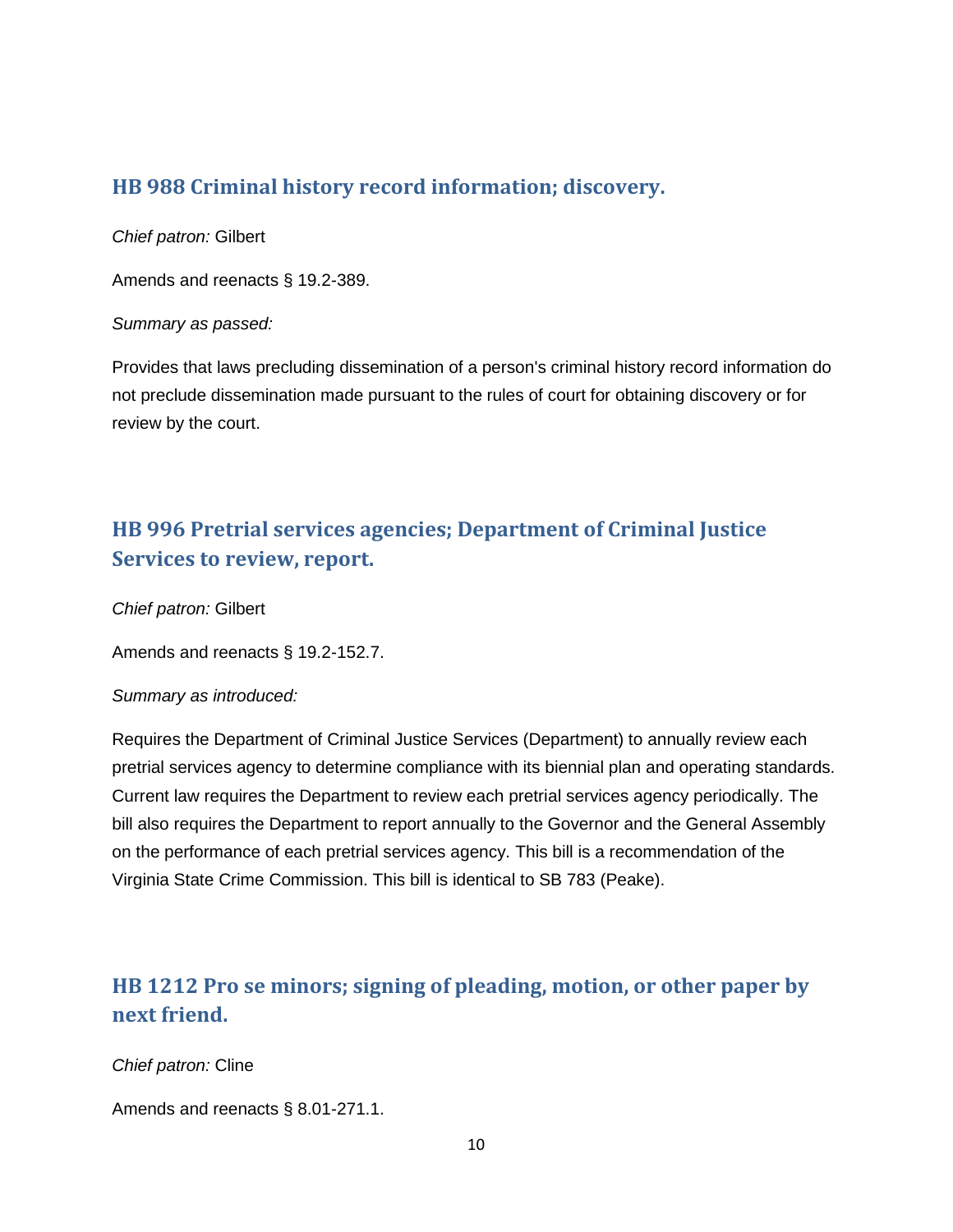### *Summary as passed:*

Provides that a minor who is not represented by an attorney shall sign his pleading, motion, or other paper by his next friend. The bill further provides that either or both parents of such minor may sign on such minor's behalf as his next friend, unless such signature is otherwise prohibited by § 64.2-716 of the Uniform Trust Code.

## <span id="page-10-0"></span>**[HB 1246](http://lis.virginia.gov/cgi-bin/legp604.exe?181+sum+HB1246) Identity Theft Passport; police reports submitted to the Attorney General.**

### *Chief patron:* Toscano

Amends and reenacts § 18.2-186.5.

### *Summary as passed House:*

Provides that a person whose name or other identification has been used without his consent or authorization by another person may file with the Attorney General for the purposes of obtaining an Identity Theft Passport a copy of a police report showing that he has reported to a lawenforcement agency that his name or other identification has been used by another person without his consent or authorization.

### <span id="page-10-1"></span>**[HB 1260](http://lis.virginia.gov/cgi-bin/legp604.exe?181+sum+HB1260) Admission to bail; human trafficking.**

*Chief patron:* Mullin

Amends and reenacts § 19.2-120.

### *Summary as passed House:*

Adds the charges of (i) taking or detaining a person for the purposes of prostitution or unlawful sexual intercourse, (ii) receiving money from procuring or placing a person in a house of prostitution or forced labor, (iii) receiving money from the earnings of a prostitute, and (iv) commercial sex trafficking to the list of crimes for which there is a rebuttable presumption against admission to bail.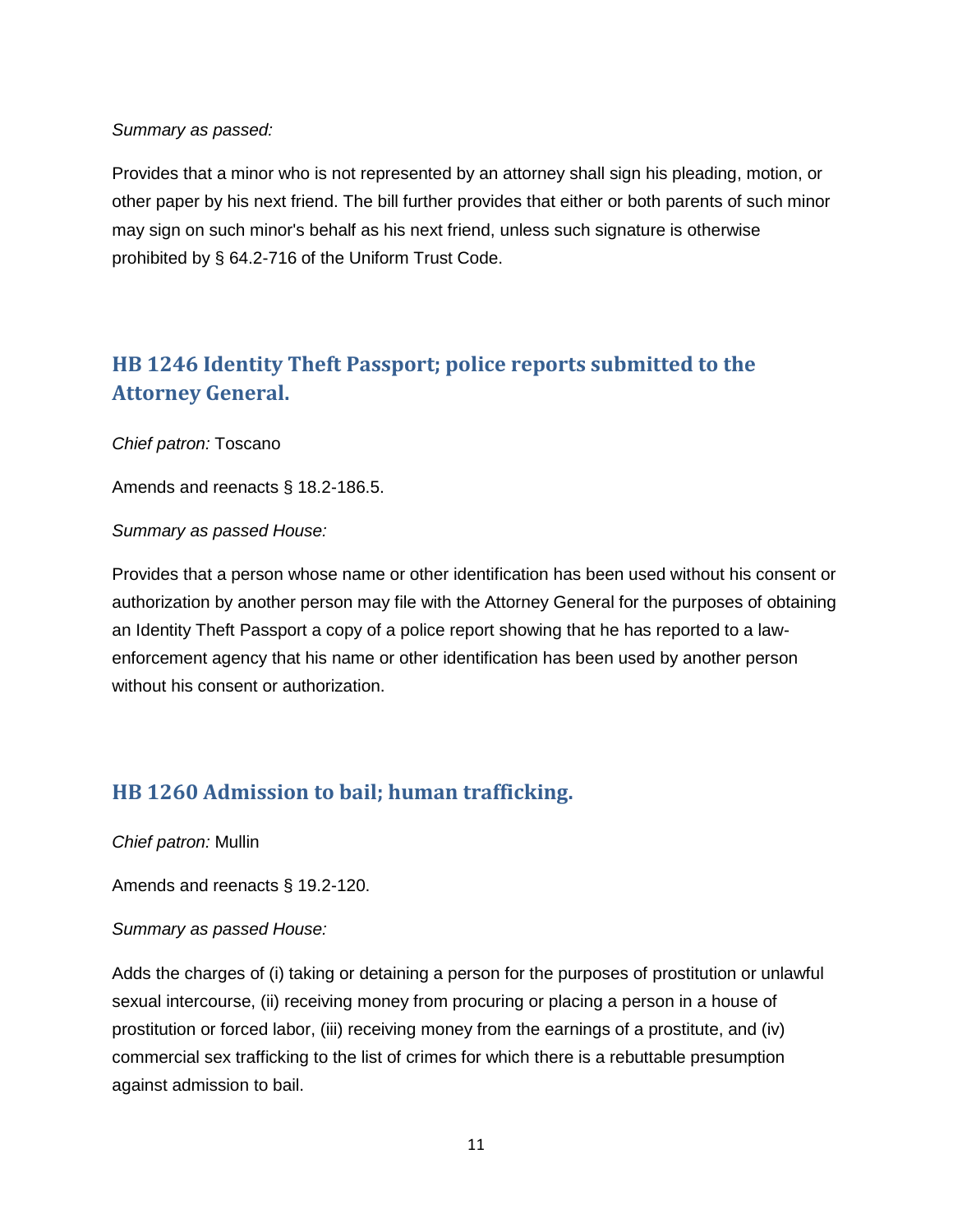## <span id="page-11-0"></span>**[HB 1277](http://lis.virginia.gov/cgi-bin/legp604.exe?181+sum+HB1277) Government Data Collection and Dissemination Practices Act; sharing and dissemination of data.**

### *Chief patron:* Garrett

Amends and reenacts §§ 2.2-3800, 2.2-3801, and 2.2-3803.

### *Summary as introduced:*

Amends the Government Data Collection and Dissemination Practices Act (§ 2.2-3800 et seq.) to facilitate the sharing of data among agencies of the Commonwealth and between the Commonwealth and political subdivisions.

## <span id="page-11-1"></span>**[HB 1333](http://lis.virginia.gov/cgi-bin/legp604.exe?181+sum+HB1333) Kinship Guardianship Assistance program; established.**

### *Chief patron:* Brewer

Amends and reenacts §§ 63.2-100 and 63.2-905; adds 63.2-1305.

### *Summary as passed House:*

Creates the Kinship Guardianship Assistance program (the program) to facilitate child placements with relatives and ensure permanency for children for whom adoption or being returned home are not appropriate permanency options. The bill sets forth eligibility criteria for the program, payment allowances to kinship guardians, and requirements for kinship guardianship assistance agreements. The bill also requires the Board of Social Services to promulgate regulations for the program.

## <span id="page-11-2"></span>**[SB 47](http://lis.virginia.gov/cgi-bin/legp604.exe?181+sum+SB47) Female genital mutilation; increases criminal penalty to Class 2 felony.**

*Chief patron:* Black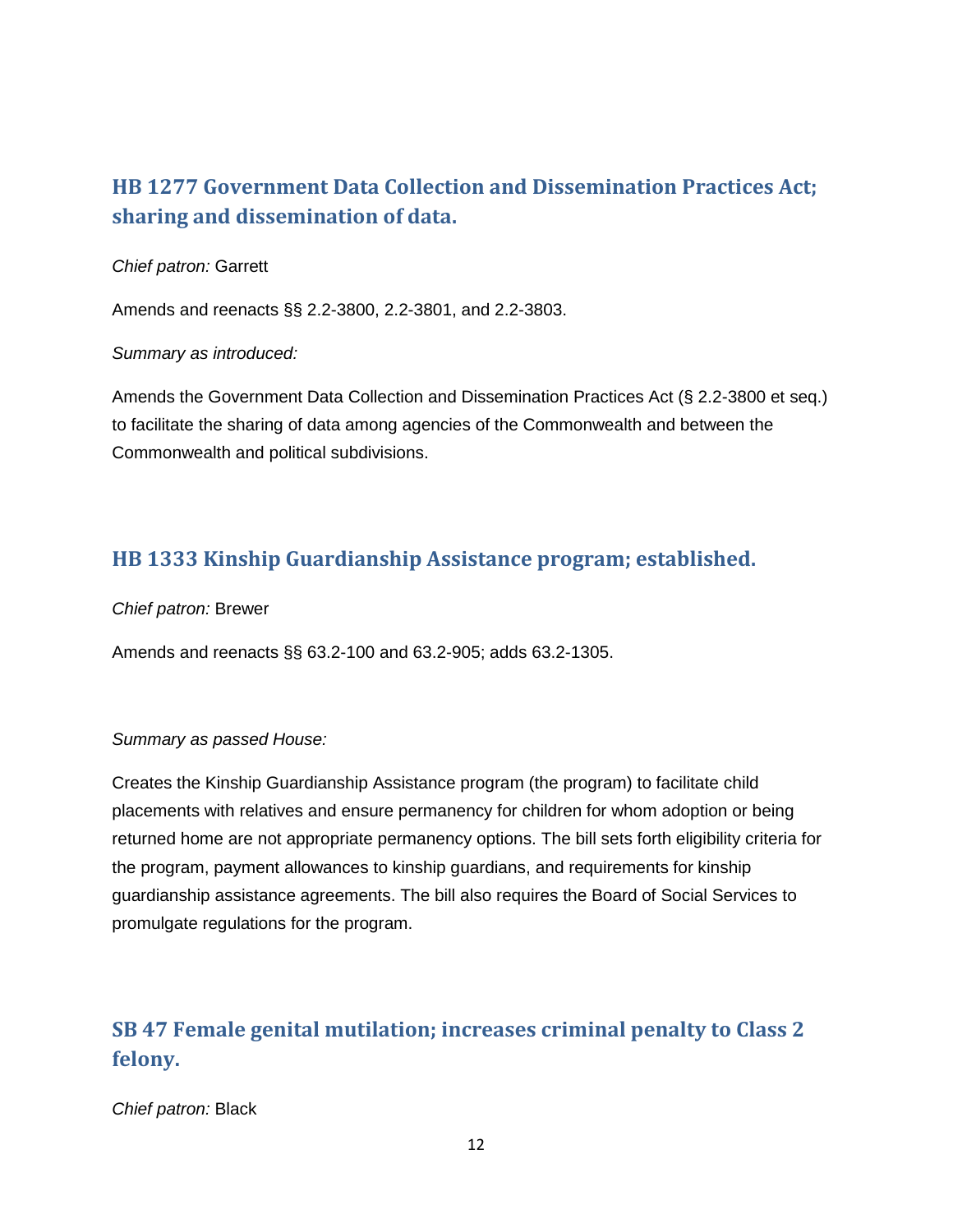Amends and reenacts §§ 18.2-51.7 and 19.2-8.

### *Summary as passed:*

Increases from a Class 1 misdemeanor to a Class 2 felony the penalty for any person to knowingly circumcise, excise, or infibulate the labia majora, labia minora, or clitoris of a minor; for any parent or guardian charged with the care of a minor to consent to such circumcision, excision, or infibulation; or for any parent or guardian charged with the care of a minor to knowingly remove or cause or permit the removal of such minor from the Commonwealth for the purposes of performing such circumcision, excision, or infibulation.

### <span id="page-12-0"></span>**[SB 89](http://lis.virginia.gov/cgi-bin/legp604.exe?181+sum+SB89) Child abuse or neglect; civil proceedings, testimony of children.**

*Chief patron:* Surovell

Amends and reenacts § 63.2-1521.

### *Summary as introduced:*

Adds proceedings involving family abuse protective orders to the list of civil proceedings involving alleged abuse and neglect of a child for which a court may order that the testimony of certain child victims or witnesses be taken outside the courtroom via two-way closed-circuit television.

## <span id="page-12-1"></span>**SB 101 Family life education; age-appropriate elements of effective programs.**

*Chief patron:* McClellan

Amends and reenacts § 22.1-207.1:1.

### *Summary as passed:*

Requires any high school family life education curriculum offered by a local school division to incorporate age-appropriate elements of effective and evidence-based programs on sexual harassment using electronic means. The bill permits any family life education curriculum offered by a local school division to incorporate age-appropriate elements of effective and evidencebased programs on the prevention, recognition, and awareness of child abduction, child abuse, child sexual exploitation, and child sexual abuse.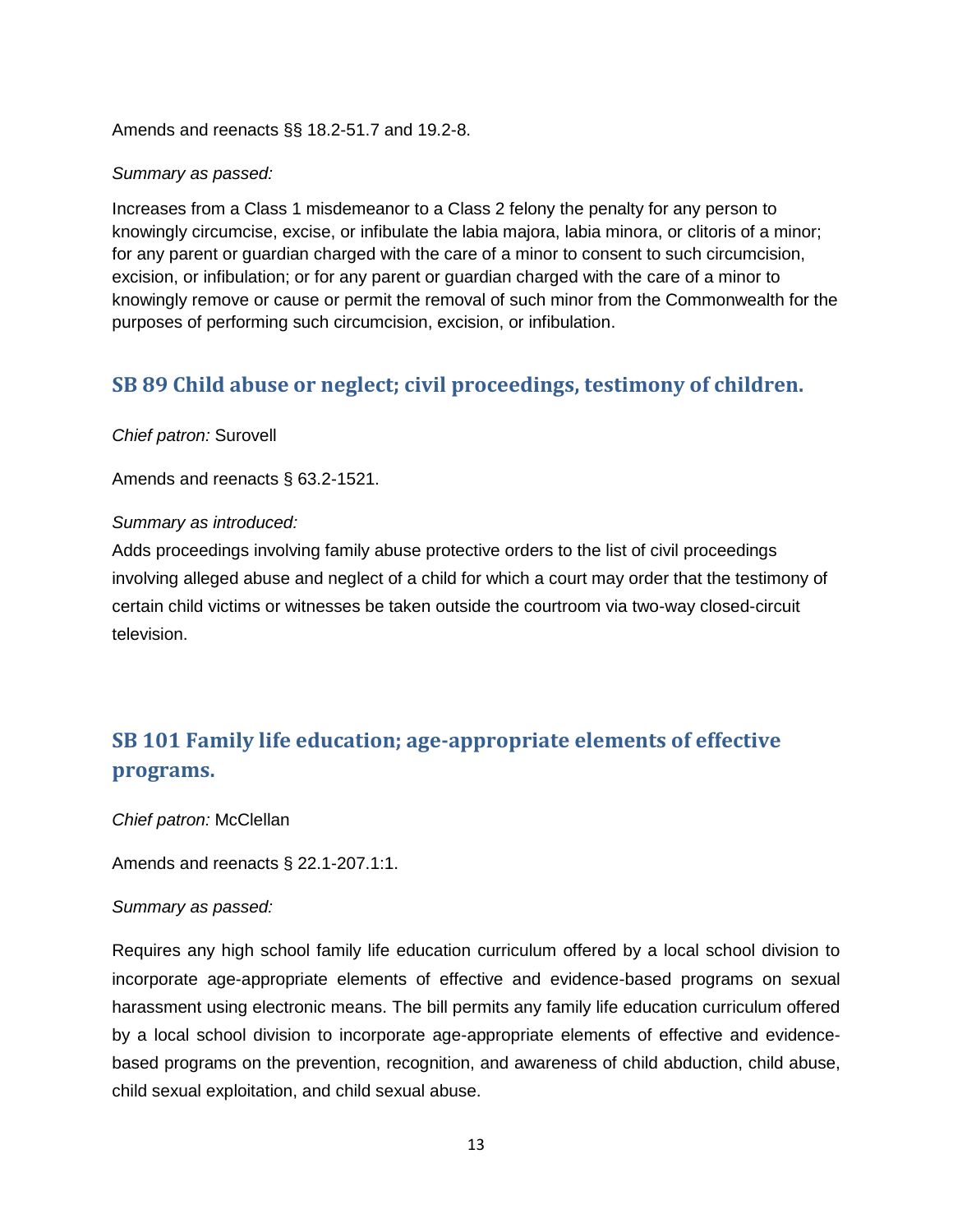## <span id="page-13-0"></span>**[SB 183](http://lis.virginia.gov/cgi-bin/legp604.exe?181+sum+SB183) Child abuse and neglect; notice of founded reports to Superintendent of Public Instruction.**

### *Chief patron:* Favola

Amends and reenacts § 63.2-1503.

### *Summary as passed:*

Requires local departments of social services to notify the Superintendent of Public Instruction without delay (i) when an individual holding a license issued by the Board of Education is the subject of a founded complaint of child abuse or neglect and (ii) if the founded complaint of child abuse or neglect is dismissed on appeal. This bill is identical to HB 389.

## <span id="page-13-1"></span>**[SB 184](http://lis.virginia.gov/cgi-bin/legp604.exe?181+sum+SB184) Child abuse and neglect; founded reports regarding former school employees.**

*Chief patron:* Favola

Amends and reenacts § 63.2-1505.

### *Summary as introduced:*

Requires local departments of social services to notify the appropriate school board without delay if the subject of a founded complaint of child abuse or neglect was, at the time of the investigation or the conduct that led to the report, an employee of a school division located within the Commonwealth. Currently, such reporting is only required if the subject of the complaint is an employee of a school division at the time the complaint is determined to be founded. (See also HB150 Bulova).

### <span id="page-13-2"></span>**[SB 418](http://lis.virginia.gov/cgi-bin/legp604.exe?181+sum+SB418) Public safety answering points; deployment of text-to-9-1-1.**

### *Chief patron:* Barker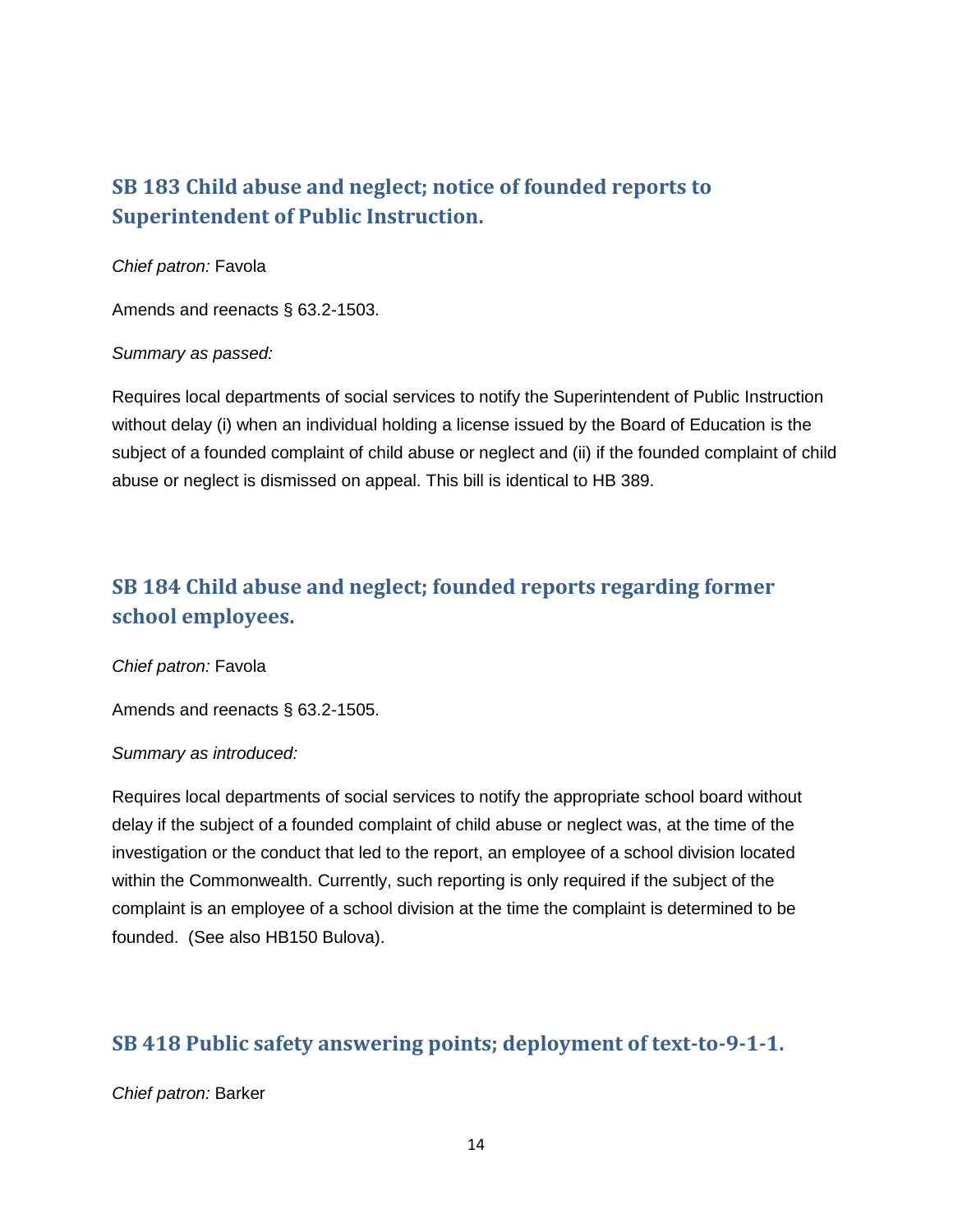Amends and reenact § 56-484.16.

### *Summary as introduced:*

Requires each public safety answering point (PSAP), by July 1, 2020, to be able to receive and process calls for emergency assistance sent via text message.

## <span id="page-14-0"></span>**[SB 426](http://lis.virginia.gov/cgi-bin/legp604.exe?181+sum+SB426) Victims of domestic violence; clerk of court shall make certain information available to petitioner.**

### *Chief patron:* Wexton

Amends and reenact §§ 16.1-253.1, 16.1-253.4, 16.1-279.1, 19.2-152.8, 19.2-152.9, and 19.2- 152.10.

### *Summary as passed:*

Provides that upon issuance of an emergency, preliminary, or permanent protective order, the clerk of the court shall make available to the petitioner information that is published by the Department of Criminal Justice Services for victims of domestic violence or for petitioners in protective order cases.

### <span id="page-14-1"></span>**[SB 565](http://lis.virginia.gov/cgi-bin/legp604.exe?181+sum+SB565) DNA; analysis upon conviction of certain misdemeanors.**

*Chief patron:* Obenshain

Amends and reenacts § 19.2-310.2 .

### *Summary as passed Senate:*

Adds misdemeanor violations of §§ 18.2-57 (assault and battery) and 18.2-119 (trespass) to the list of offenses for which an adult convicted of such offense must have a sample of his blood, saliva, or tissue taken for DNA analysis. As introduced, this bill was a recommendation of the Virginia State Crime Commission. This bill is identical to HB 1249. (See also HB1249 Obenshain)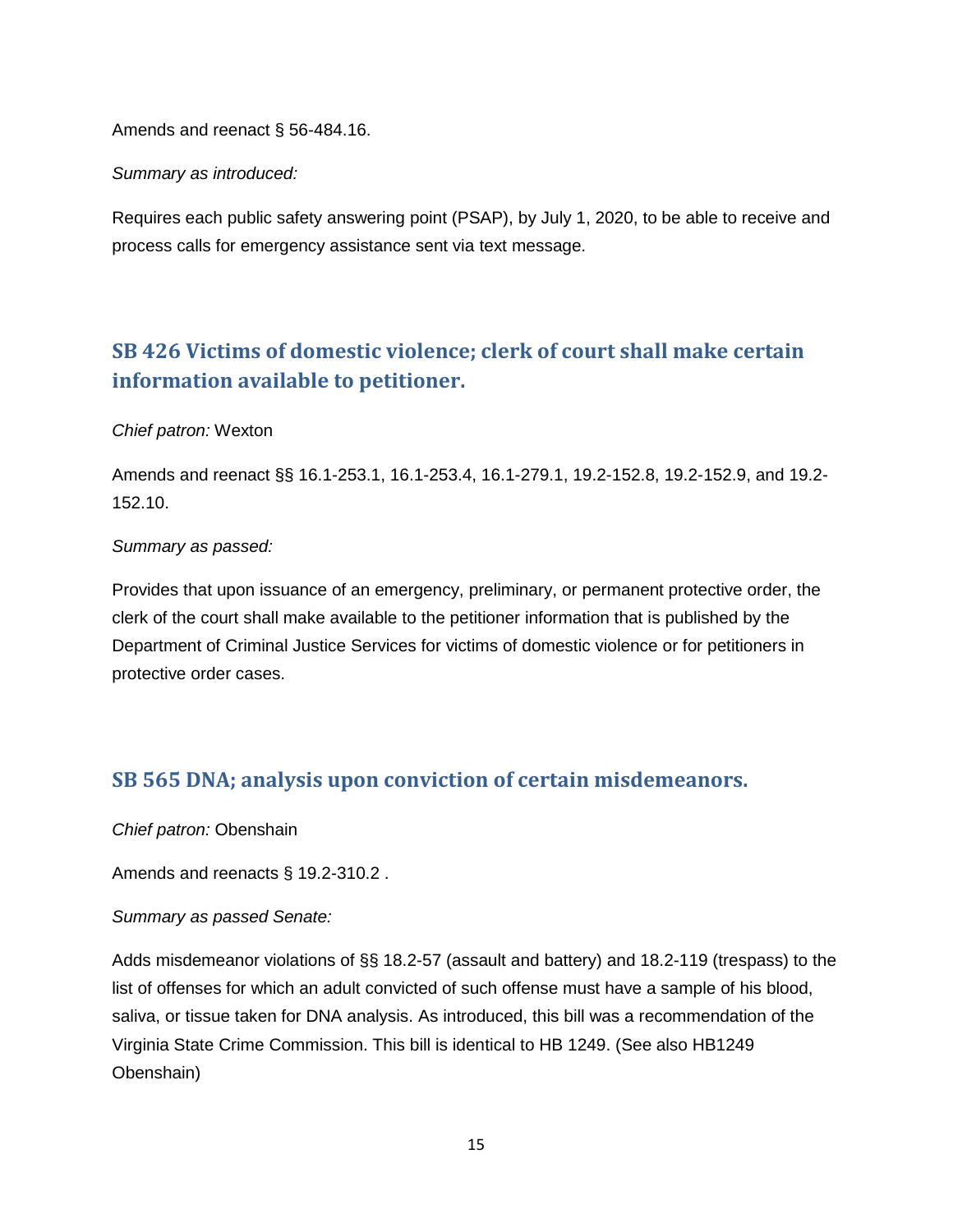## <span id="page-15-0"></span>**[SB 670](http://lis.virginia.gov/cgi-bin/legp604.exe?181+sum+SB670) Mental health awareness; training for firefighters and emergency medical services personnel.**

### *Chief patron:* Deeds

Adds sections numbered 9.1-203.1 and 32.1-111.5:1.

### *Summary as introduced:*

Requires fire departments and emergency medical services agencies to develop curricula for mental health awareness training for their personnel. The bill provides that such personnel who receive the training shall receive appropriate continuing education credits. This bill is identical to HB 1412 (Helsel).

### <span id="page-15-1"></span>**[SB 725](http://lis.virginia.gov/cgi-bin/legp604.exe?181+sum+SB725) Human trafficking; posting hotline information, civil penalty.**

*Chief patron:* Dunnavant

Adds 32.1-34.2 and 32.1-133.1 and 33.2-267.1.

### *Summary as passed:*

Requires local departments of health, the Department of Transportation, at each rest area in the Commonwealth, and certain health care facilities to post notice of the existence of a human trafficking hotline to alert possible witnesses or victims of human trafficking to the availability of a means to report crimes or gain assistance.

### <span id="page-15-2"></span>**[SB 846](http://lis.virginia.gov/cgi-bin/legp604.exe?181+sum+SB846) Restitution; penalties other than fines, limitations on actions.**

### *Chief patron:* Norment

Amends and reenacts §§ 19.2-305.2 and 19.2-341.